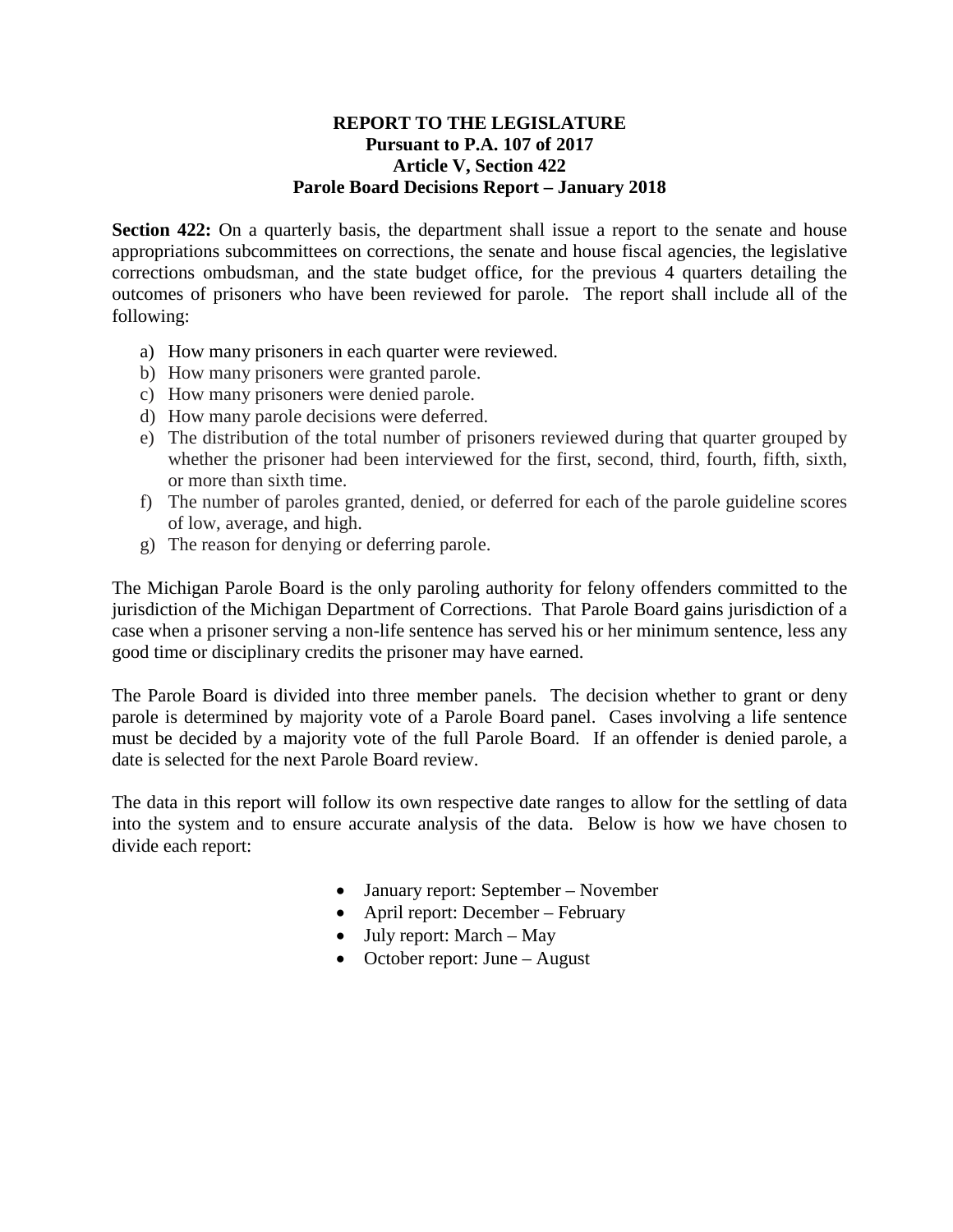Table 1 breaks down the total number of hearings that have been granted parole, denied parole and deferred. It also gives the distribution of the number of hearings grouped by whether the prisoners had been interviewed for the first, second, third, fourth, fifth, sixth or more than sixth time.

|                      |              |        |       | Table 1 – Hearing Number by Decision Type |     |     |                 |                  |        |
|----------------------|--------------|--------|-------|-------------------------------------------|-----|-----|-----------------|------------------|--------|
|                      | Hearing      |        |       |                                           |     |     |                 |                  |        |
|                      |              | 1st    | 2nd   | 3rd                                       | 4th | 5th | 6th             | More Than<br>6th | Total  |
| Dec '16 -<br>Feb '17 | Grant        | 1,607  | 490   | 183                                       | 85  | 38  | 15              | 40               | 2,458  |
|                      | Deny         | 394    | 300   | 133                                       | 75  | 37  | 20              | 74               | 1,033  |
|                      | Defer        | 936    | 72    | 35                                        | 13  | 13  | 5               | 29               | 1,103  |
|                      | <b>Total</b> | 2,937  | 862   | 351                                       | 173 | 88  | 40              | 143              | 4,594  |
| Mar '17 -<br>May '17 | Grant        | 1,810  | 557   | 219                                       | 81  | 46  | 28              | 39               | 2,780  |
|                      | Deny         | 405    | 315   | 151                                       | 115 | 66  | 32              | 80               | 1,164  |
|                      | Defer        | 962    | 113   | 51                                        | 20  | 18  | 8 <sup>1</sup>  | 24               | 1,196  |
|                      | Total        | 3,177  | 985   | 421                                       | 216 | 130 | 68              | 143              | 5,140  |
|                      | Grant        | 1,850  | 629   | 228                                       | 103 | 44  | 22              | 51               | 2,927  |
| Jun '17 -<br>Aug '17 | Deny         | 373    | 273   | 146                                       | 84  | 46  | 30 <sup>°</sup> | 79               | 1,031  |
|                      | Defer        | 886    | 92    | 64                                        | 26  | 24  | 10              | 33               | 1,135  |
|                      | <b>Total</b> | 3,109  | 994   | 438                                       | 213 | 114 | 62              | 163              | 5,093  |
| Sept '17 -<br>Nov'17 | Grant        | 1,518  | 452   | 181                                       | 69  | 32  | 22              | 59               | 2,333  |
|                      | Deny         | 368    | 226   | 131                                       | 73  | 36  | 23              | 53               | 910    |
|                      | Defer        | 816    | 80    | 42                                        | 24  | 12  | 11              | 23               | 1,008  |
|                      | <b>Total</b> | 2,702  | 758   | 354                                       | 166 | 80  | 56              | 135              | 4,251  |
| Total                | Grant        | 6,785  | 2,128 | 811                                       | 338 | 160 | 87              | 189              | 10,498 |
|                      | Deny         | 1,540  | 1,114 | 561                                       | 347 | 185 | 105             | 286              | 4,138  |
|                      | Defer        | 3,600  | 357   | 192                                       | 83  | 67  | 34              | 109              | 4,442  |
|                      | <b>Total</b> | 11,925 | 3,599 | 1,564                                     | 768 | 412 | 226             | 584              | 19,078 |

**Table 1 – Hearing Number by Decision Type**

The parole guidelines score is a numerical scoring system designed to assist in applying objective criteria to any decision made by the Parole Board. Information used in the calculation of the parole guideline score includes the prisoner's current offense, the prior criminal record, institutional conduct and program performance, age, mental health status and statistical risk.